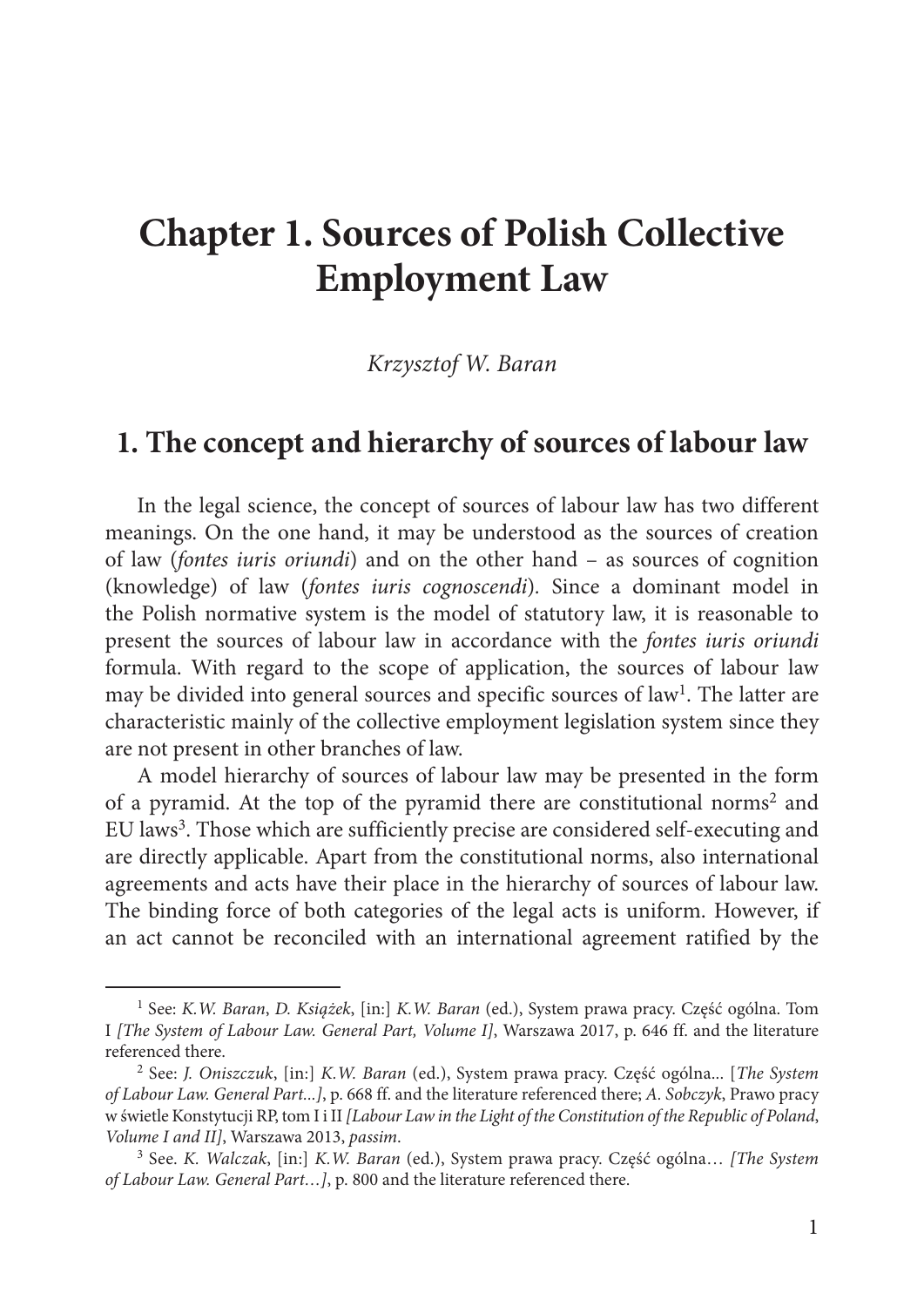President upon prior consent of the Parliament, then according to the conflict of laws principle expressed in Article 91(2) of the Constitution of the Republic of Poland, the international agreement shall have precedence over the act. Due to the fact that provisions of international law are not uniform in nature, under Article 93(3) of the Polish Constitution and in connection with Article 9 within this category of sources of law priority should be given to the law of the European Union. Such interpretation correlates with an idea of supremacy of EU provisions, both in the international and domestic order, deeply rooted in the *acquis communautaire.*

The sources of labour law include also legal acts of limited personal and territorial application in the employment relations (such as collective agreements, arrangements, internal rules). Since they are not generally applicable, they are called in the doctrine the specific sources of law. For this reason, they should be placed below the hierarchy of legal acts defined in Article 87 of the Constitution of the Republic of Poland. Often their relation to statutory provisions in a broad sense is characterised by the autonomic scope of regulation.

Article 9 of the Labour Code clarifies the mechanisms of priority of application of particular acts of labour law. Article 9 § 2 defines a relation between the general and the specific sources of labour law in accordance with favourability principle. According to this Article, the provisions of collective agreements and arrangements, internal rules and statutes cannot be less favourable to workers than the provisions of the Labour Code and of other laws and implementing acts.

On the other hand, Article 9 § 3 of the Labour Code governs the intranormative relations within the specific sources of labour law. In this sense, the principle of favourability is also dominant<sup>4</sup>, which means that the provisions of internal rules and statutes cannot be less favourable to workers than the provisions of collective agreements and collective arrangements. However, the said provisions do not establish this principle in normative relations between the collective agreements and other collective arrangements. Therefore, the general principles of conflict of laws and rules of interpretation should be applied.

In the Polish legal system the case law is not considered a source of labour law. Both labour courts and other bodies adjudicating on employment relationships are not competent to establish generally applicable provisions. It is because the essence of the jurisprudence is imperative resolution of individual rights and obligations, in accordance with the principle *ius facit inter partes.* Also, the sources of obligations, including a contract of employment, cannot be considered the sources of labour law.

<sup>4</sup> See a judgment of the Supreme Court of 19 March 2008, I PK 235/07, MoPr. 2008, No. 9, p. 472.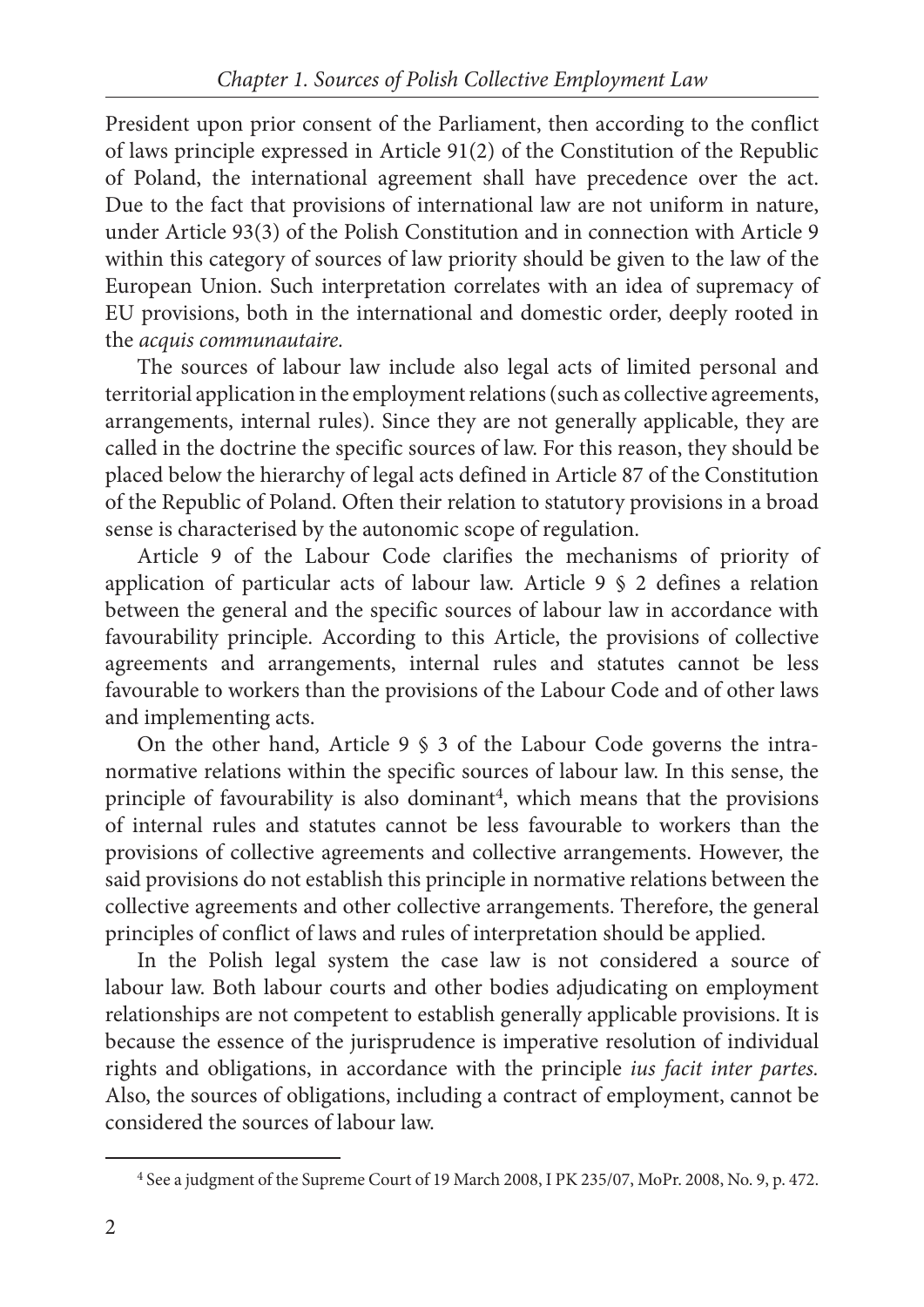Also custom and internal customary practices at the establishments cannot be included among the sources of labour law<sup>5</sup>. On the other hand, according to still valid Justinian line of argumentation – *consuetudo est optima legum interpres –* custom is the best interpreter of law. In labour relations, the customary norms often directly or indirectly affect the functioning of normative mechanisms, for example when they penetrate into the provisions of collective agreements or internal rules.

# **2. General sources of labour law**

### **2.1. Constitution of the Republic of Poland**

The Constitution of the Republic of Poland is the fundamental legal act defining the state's system, also in labour relations<sup>6</sup>. A principle of fundamental importance is that the Republic of Poland is a democratic state ruled by law and implementing the principles of social justice. The instrument for implementation of this formula is the idea of social market economy based on the freedom of economic activity, private ownership and solidarity, dialogue and cooperation between social partners (Article 20). The essence of this model is a social homeostasis which implies establishment of the regulators of social and economic processes in order to guarantee the dignity of human work.

The Polish Constitution governs also certain matters relating to collective labour law relationships. In Article 12 it guarantees<sup>7</sup> a freedom of establishment and operation of trade unions and other voluntary associations (for example employers' associations). This general provision is clarified in Article 59 which defines the fundamental freedoms in the collective sense in the industrial relations. More specifically, it ensures the freedom to associate in trade unions, social and professional farmers' organisations and employers' organisations. Paragraphs 2 and 3 of this Article establish the right to bargain collectively and the right to strike and protest. On the other hand, paragraph 4 of this Article defines the scope of restrictions of the freedom of association in the Polish legislation.

<sup>5</sup> See: *A. Patulski*, [in:] *K.W. Baran* (ed.), System prawa pracy. Część ogólna*… [The System of Labour Law. General Part...]*, p. 1277 ff. and the literature referenced there.

<sup>6</sup> See: *J. Oniszczuk*, [in:] *K.W. Baran* (ed.), System prawa pracy. Część ogólna*… [The System of Labour Law. General Part...]*, p. 668 ff. and the literature referenced there.

<sup>7</sup> See: *W. Sanetra*, Prawa (wolności) pracownicze w Konstytucji *[Workers' Rights (Freedoms) in the Constitution]*, PiZS 1997, No. 11, p. 2 ff.; *L. Florek*, Konstytucyjne gwarancje uprawnień pracowniczych *[Constitutional Guarantees of Workers' Rights]*, PiP 1997, Nos 11–12, p. 195.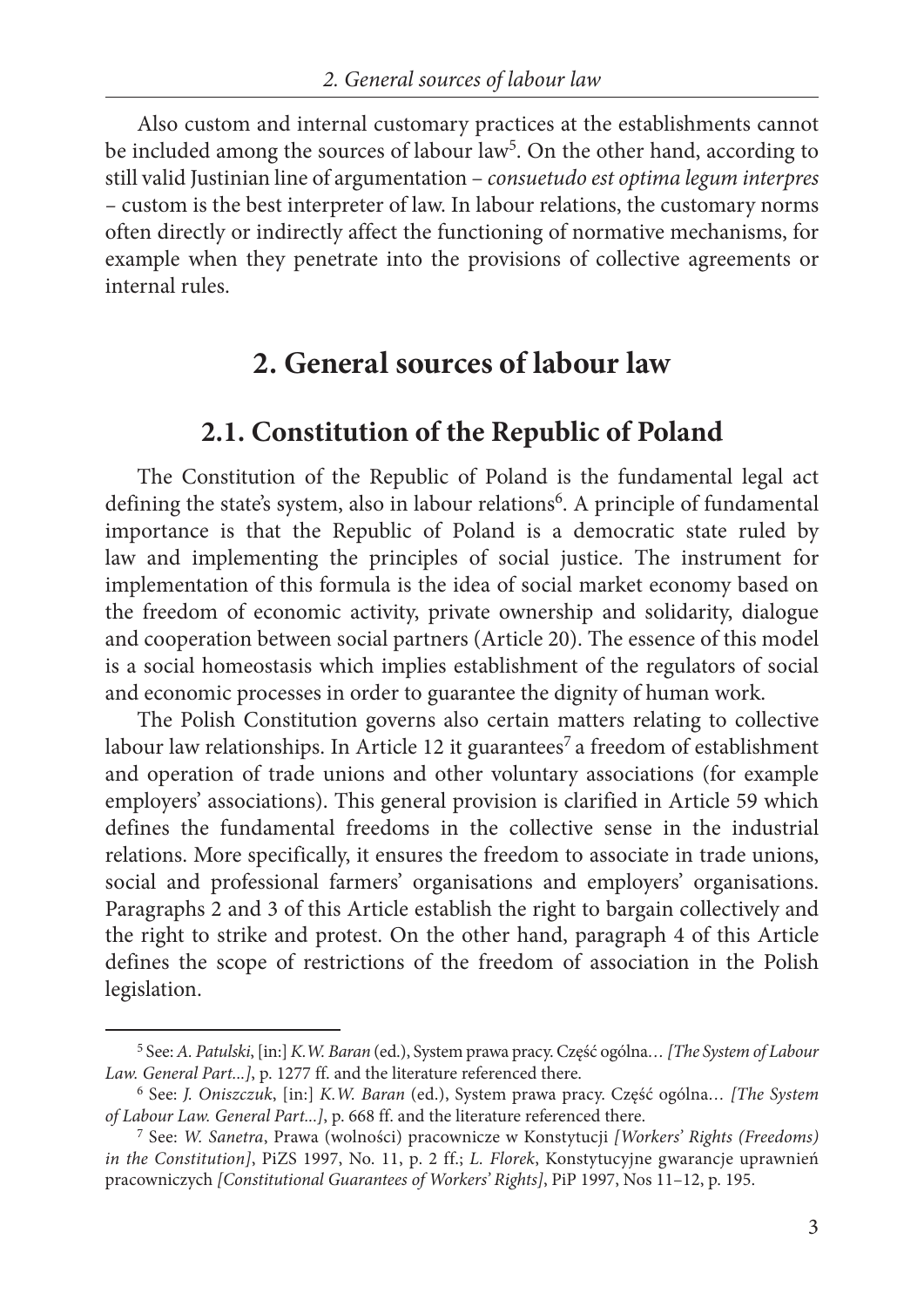Trade union freedoms are enshrined in the Constitution of the Republic of Poland among political rights and freedoms<sup>8</sup>, unlike any other workers' rights and freedoms which are included in a group of economic, social and cultural freedoms and rights. Against this background, a question arises about the accuracy of this type of classification. The starting point for further deliberations on this subject will be the conclusion that the freedom of association in trade unions and employers' organisations has been treated by the legislature – despite its social core – as one of the dimensions of the general freedom of assembly.

In the constitutional terms, the "political factor"<sup>9</sup> of the trade union freedoms, in particular the freedom of association should be viewed as the possibility of employees or employers to collectively influence the form and functioning of social and economic relations in a broad sense through their empowerment in relations with public authorities and public administration. It is worth emphasising that in a democratic state in no event such "political factor" of the freedom of association can be a pretext for the trade unions or employers' organisations to take over the roles and tasks of political parties<sup>10</sup>.

As compared with the legal regulations applicable in the past<sup>11</sup> in the system of Polish law and relating to trade union freedoms, the mechanisms adopted in the Constitution appear to be comprehensive and broadly take into account international standards in this field. The essence of constitutional regulation is that the freedom of formation and operation of trade unions is recognised in Article 12 of the Constitution of the Republic of Poland as one of the fundamental characteristics of the political system of the Republic of Poland. Unfortunately, said provision does not mention employers' organisations and this – in my opinion – heavily undermines the directive of equality of the parties in labour relations. This means a continuance of a disgraceful tradition of discrimination of employers' organisations<sup>12</sup> in the Polish legislative system. Obviously, on the basis of a functional interpretation of Article 12 of the Constitution, it may be assumed that the freedom of formation and operation refers also to employers' organisations as they can be classified in the group of entities called "other voluntary associations."

<sup>8</sup> See: *W. Zakrzewski*, [in:] *W. Skrzydło* (ed.), Polskie prawo konstytucyjne *[Polish Constitutional Law]*, Lublin 2000, pp. 182–183.

<sup>9</sup> See: *Z. Witkowski* (ed.), Prawo konstytucyjne *[Constitutional Law]*, Toruń 1998, p. 96.

<sup>10</sup> See in particular: *W. Sanetra*, Prawa (wolności)*... [Workers' Rights...]*, p. 7.

<sup>11</sup> See more in: *K.W. Baran*, Wolności związkowe i ich gwarancje w systemie ustawodawstwa polskiego *[Trade Union Freedoms and Their Guarantees in the System of Polish Legislation]*, Bydgoszcz-Kraków 2001, pp. 33–34.

<sup>&</sup>lt;sup>12</sup> Normative manifestations of discrimination against employers' organisations as regards the coalition rights are mentioned by *Z. Hajn*, Status prawny organizacji pracodawców *[Legal Status of the Workers' Organisations]*, p. 5 and 6.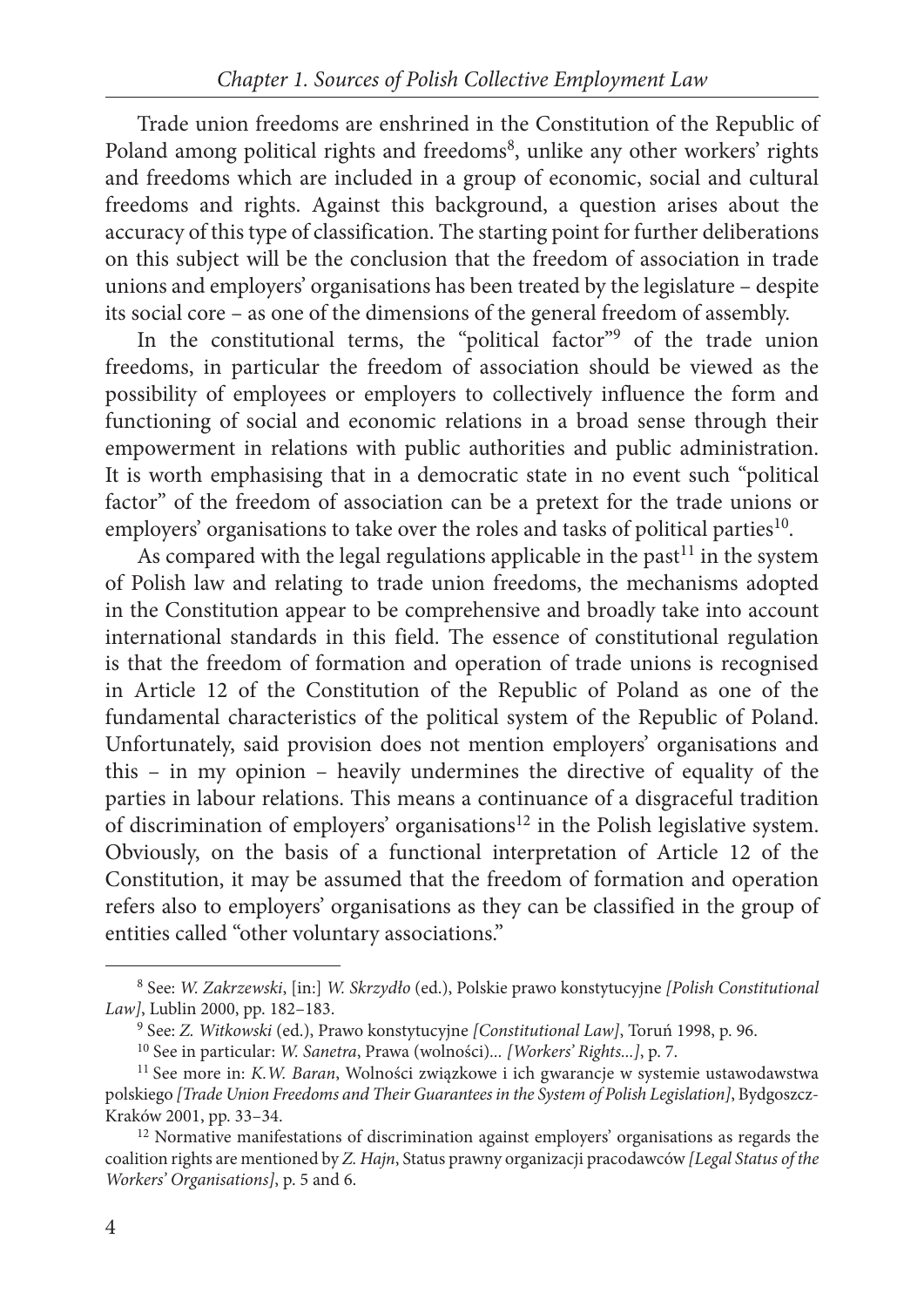While analysing the provisions of Article 12 of the Constitution, I conclude that it not only establishes the freedom to form trade unions and employers' organisations, but also their freedom to act. Thus, two other union freedoms were decreed implicitly in the Constitution, namely the self-governance and independence. If these two freedoms were not respected in the industrial relations, it would be difficult to imagine the free operation of organisations associating employees or employers.

The deliberations on the freedom of association cannot be detached from the general assumptions and principles laid down in the Constitution. In particular, attention should be given to Article 20 of the Constitution according to which a social market economy, based on the freedom of economic activity, private ownership and solidarity, dialogue and cooperation between social partners, shall be the basis of the economic system of the Republic of Poland. I have no doubt that the market nature of the economic system has significantly determined the form of the freedom of association. A broad scope of the freedom of association in trade unions and employers' organisations provided for in Article 59 of the Constitution of the Republic of Poland and reinforcement of this freedom with the right to bargain collectively, to strike and to protest, undoubtedly means departure in the collective labour relations from the state interventionism characteristic of the previous era towards dialogue and partnership.

The Constitution of the Republic of Poland includes certain normative mechanisms to serve the "reality and applicability"13 of the freedoms and rights laid down in it. Article 8 of the Constitution seems to be of key importance in this regard. Paragraph 2 of the Article stipulates that the provisions of the Constitution shall apply directly, unless it provides otherwise<sup>14</sup>. In the light of the provisions cited above, I have no doubt that Article 12 and 59 of the Constitution which set a very specific range of union freedoms are suitable for direct application. Of course, these freedoms are not absolute. Article 59(4) of the Constitution *expressis verbis* permits their statutory restrictions, but only to the extent permitted by international treaties binding the Republic of Poland15.

<sup>13</sup> *W. Sanetra*, Prawa (wolności)*... [Workers' Rights…]*, p. 6.

<sup>14</sup> See in particular: *W. Skrzydło*, Konstytucja Rzeczypospolitej Polskiej. Komentarz *[Constitution of the Republic of Poland. Commentary]*, Kraków 2000, p. 20.

<sup>15</sup> See more in: *K.W. Baran*, Wolności*... [Trade Union Freedoms...]*, p. 21 ff.

<sup>32</sup> See: *L. Florek*, Zakres ograniczenia wolności związkowych (art. 59 ust. 4 Konstytucji) *[The Scope of Limitation of Trade Union Freedoms (Article 59(4) of the Constitution]*, PiP 2000, No. 12, p. 4 ff.

<sup>33</sup> See more in: *L. Florek*, Rola umów międzynarodowych w zbiorowym prawie pracy *[The Role of International Agreements in the Collective Labour Law]*, [in:] *G. Goździewicz* (ed.), Zbiorowe prawo pracy w społecznej gospodarce rynkowej *[Collective Labour Law in the Social Market Economy]*, Toruń 2000, pp. 99–108.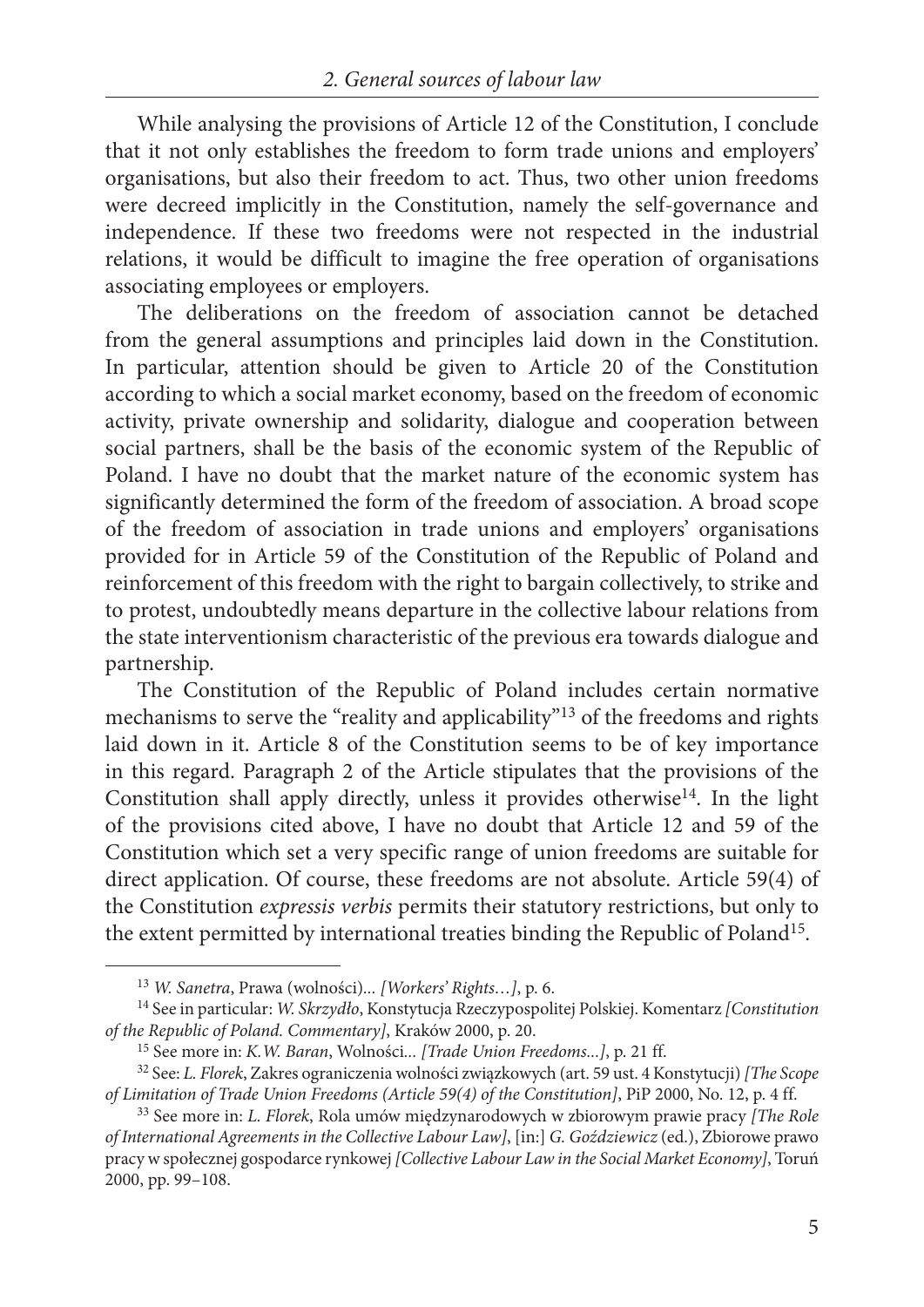According to Article 31(3) of the Constitution of the Republic of Poland, any limitation upon the exercise of constitutional freedoms and rights may be imposed only when necessary in a democratic state for the protection of its security and public order, or to protect the natural environment, health or public morals, or the freedoms and rights of other persons. This provision – also in relation to union freedoms – correlates with the provisions of Article 2 of the European Convention on Human Rights. At this point, it should also be emphasised that in the light of Article 31(5) of the Constitution, it is unacceptable to introduce restrictions on the freedom of association for reasons other than those mentioned in this provision. That provision is *numerus clausus.* As a result, according to the *exceptiones non sunt extendendae* directive, none of the premises contained in the catalogue can be interpreted broadly.

### **2.2. Acts/laws (***Ustawy***)**

The acts/laws (*ustawy*) constitute the base of the Polish labour law<sup>16</sup>. According to a generally accepted opinion, an act/law (*ustawa*) is a normative act which establishes general and abstract norms and is adopted by the parliament. It is a primary form of legal regulation in democratic states. With regard to the material scope, the Polish legal system is governed by the principle of exclusivity of acts which means that the Constitution does not impose any limits on the scope of the legislation<sup>17</sup>. However, it must be noted that the unlimited material scope does not mean that the legislature has full discretion in deciding on the substantial contents of acts. According to Article 31(3) of the Constitution of the Republic of Poland, any limitation upon the exercise of constitutional freedoms and rights may be imposed only when necessary in a democratic state for the protection of its security and public order, or to protect the natural environment, health or public morals, or the freedoms and rights of other persons.

The Polish statutory collective employment law is pluralised, in the sense that it is included in various laws and legal acts. Until now, despite various legislative attempts, it has not been possible to pass a uniform code of collective employment law.

Among the statutory sources of collective employment law, particularly important are the following:

- Act on Trade Unions (*Ustawa o związkach zawodowych*);
- Act on Employers' Organisations (*Ustawa o organizacjach pracodawców*);

<sup>16</sup> See a judgment of the Supreme Court of 2 December 2010, II PK 126/10, argument 1.

<sup>17</sup> See: *K.W. Baran* (ed.), [in:] *K.W. Baran* (ed.), System prawa pracy. Część ogólna*… [The System of Labour Law. General Part...]*, and the literature referenced there.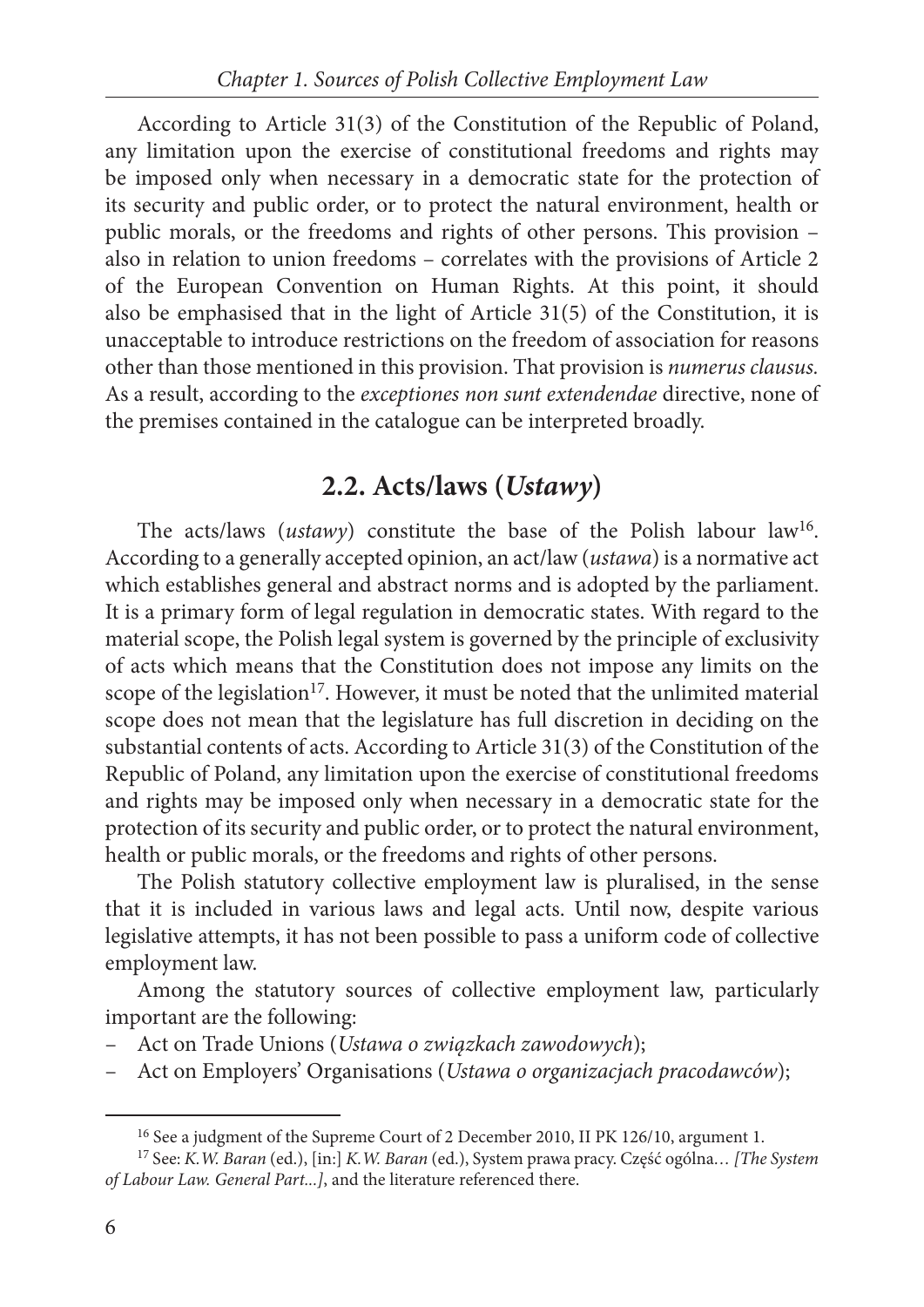- Act on the Resolution of Collective Labour Disputes (*Ustawa o rozwiązywaniu sporów zbiorowych*);
- Act on the Council of Social Dialogue (*Ustawa o Radzie Dialogu Społecznego*);
- Act on Information and Consultation of Employees (*Ustawa o informowaniu pracowników i prowadzeniu z nimi konsultacji*);
- Act on Special Rules for Terminating Employment Relationships for Reasons not Attributable to Employees, so-called the Act on Collective Redundancies (*Ustawa o szczególnych zasadach rozwiązywania z pracownikami stosunków pracy z przyczyn niedotyczących pracowniników* so-called *Ustawa o zwolnieniach grupowych*)*.*

In the system of Polish law, the source of collective employment law is also the Labour Code. It regulates the legal framework for collective labour agreements and certain other collective arrangements. It will also be discussed in this study.

### **2.3. Regulations (***Rozporządzenia***)**

One of the types of legal acts in the hierarchy of provisions of labour law are regulations (*rozporządzenia*)18. They implement laws/acts (*ustawy*) and govern matters necessary for the implementation of the former. Enactment of a regulation requires separate and explicit statutory authorisation. Such authorisation should specify the matters to be regulated and the shape of the regulation. Regulations may not deal with the matters reserved for acts/laws (*ustawy*)*.*

Regulations in the labour relations may be adopted by: the President, the Council of Ministers, the Prime Minister and the ministers in charge of government administration departments. In the relevant material scope, it means primarily a minister competent in labour matters.

From a normative point of view, the regulations in force in the Polish labour law legislation have different nature. On one hand, they regulate comprehensively the labour law mechanisms, and on the other hand, they only supplement or clarify the statutory regulations. An example of the first category is a Regulation of the Council of Ministers of 16 August 1991 on the Rules of Procedure before the Social Arbitration Panels (*rozporządzenie Rady Ministrów z dnia 16 sierpnia 1991 w sprawie trybu postępowania przed kolegiami arbitrażu społecznego*) (Journal of Laws [*Dz.U.*] No. 73, item 324). An example of the second category is a Regulation of the Minister of Economy and Labour of

<sup>18</sup> See: *K.W. Baran*, [in:] *K.W. Baran* (ed.), System prawa pracy. Część ogólna… *[The System of Labour Law. General Part...]*, p. 838 ff. and the literature referenced there.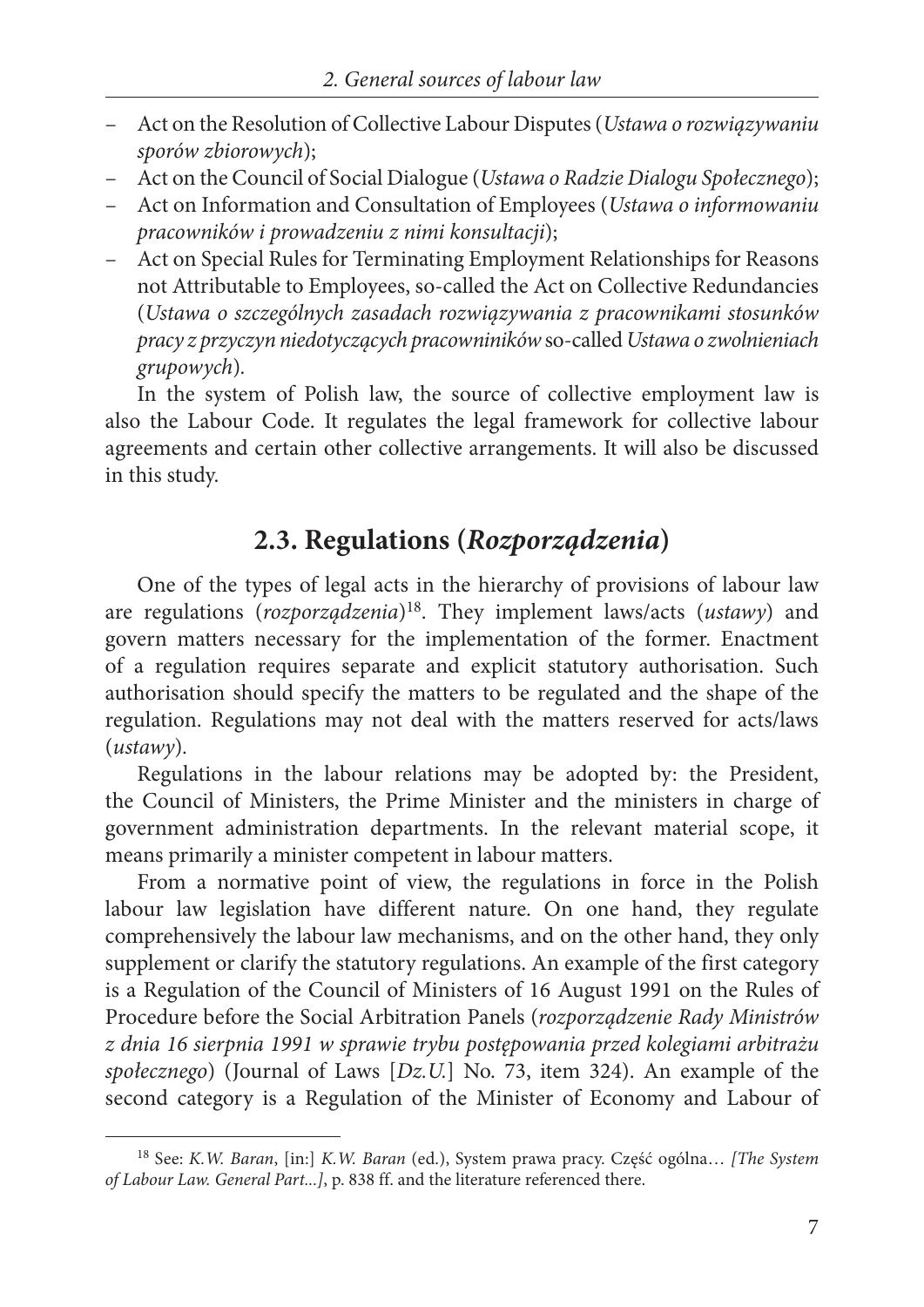8 December 2004 on the Conditions of Remuneration of Mediators Entered on a List of a Competent Minister of Labour (*rozporządzenie Ministra Gospodarki i Pracy z dnia 8 grudnia 2004 w sprawie warunków wynagradzania mediatorów z listy ustalonej przez ministra właściwego do spraw pracy*) (Journal of Laws [*Dz.U.*] No. 269, item 2673).

## **3. Specific sources of collective employment law**

### **3.1. Introduction**

In the system of Polish employment law, the specific sources of law are supra-individual collective agreements concluded by entities representing employees and employers, if they have a statutory basis. These include collective agreements<sup>19</sup> and other collective arrangements<sup>20</sup>. I will present them in this chapter. The starting point will be a statement that Article 59(2) of the Constitution of the Republic of Poland<sup>21</sup> does not restrict the conclusion of other collective arrangements. In a market economy, they therefore have a diverse nature. The criteria for differentiation are set out Article 9 § 1 of the Labour Code. According to this provision, the granting of the status of the source of law is dependent on the cumulative fulfilment of two premises: the statutory basis $^{22}$ and regulation of the rights and obligations of the parties to an employment relationship. In this case, the universal principle *conventio est lex* applies in the industrial relations, which means that the agreement has the power of law.

*De lege lata*, the following categories of agreements have the statutory basis in the system of collective employment law<sup>23</sup>:

− collective agreements;

<sup>&</sup>lt;sup>19</sup> Issues concerning collective agreements will be presented in the commentary on chapter XI. See in particular: *M. Włodarczyk*, [in:] *K.W. Baran* (ed.), Zarys systemu prawa pracy, t. I, Część ogólna prawa pracy *[The Outline of the System of Labour Law*, *Volume I*, *The General Part of Labour Law]*, Warszawa 2010, p. 398 ff.

<sup>20</sup> See: *Z. Niedbała*, O niektórych kontrowersjach wokół porozumień zbiorowych jako źródeł prawa pracy *[Some Controversies About Collective Agreements as Sources of Labour Law]*,[in:] *J. Stelina*, *A. Wypych-Żywicka* (eds.), Księga jubileuszowa poświęcona Profesor Urszuli Jackowiak *[An Anniversary Book Dedicated to Professor Urszula Jackowiak]*, Gdańsk 2007, p. 167 ff.

<sup>&</sup>lt;sup>21</sup> See the judgment of the Supreme Court of 7 December 2012, II PK 128/12 in which the Court held that this provision cannot constitute a statutory basis for collective agreements containing provisions of labour law.

<sup>22</sup> Judgment of the Supreme Court of 13 June 2012, II PK 288/11.

<sup>23</sup> See: *M. Włodarczyk*, [in:] *K.W. Baran* (ed.), System prawa pracy. Zbiorowe prawo pracy. Tom V *[The System of Labour Law*. *Collective Labour Law. Volume 5]*, Warszawa 2014, p. 424 ff. and the literature referenced there.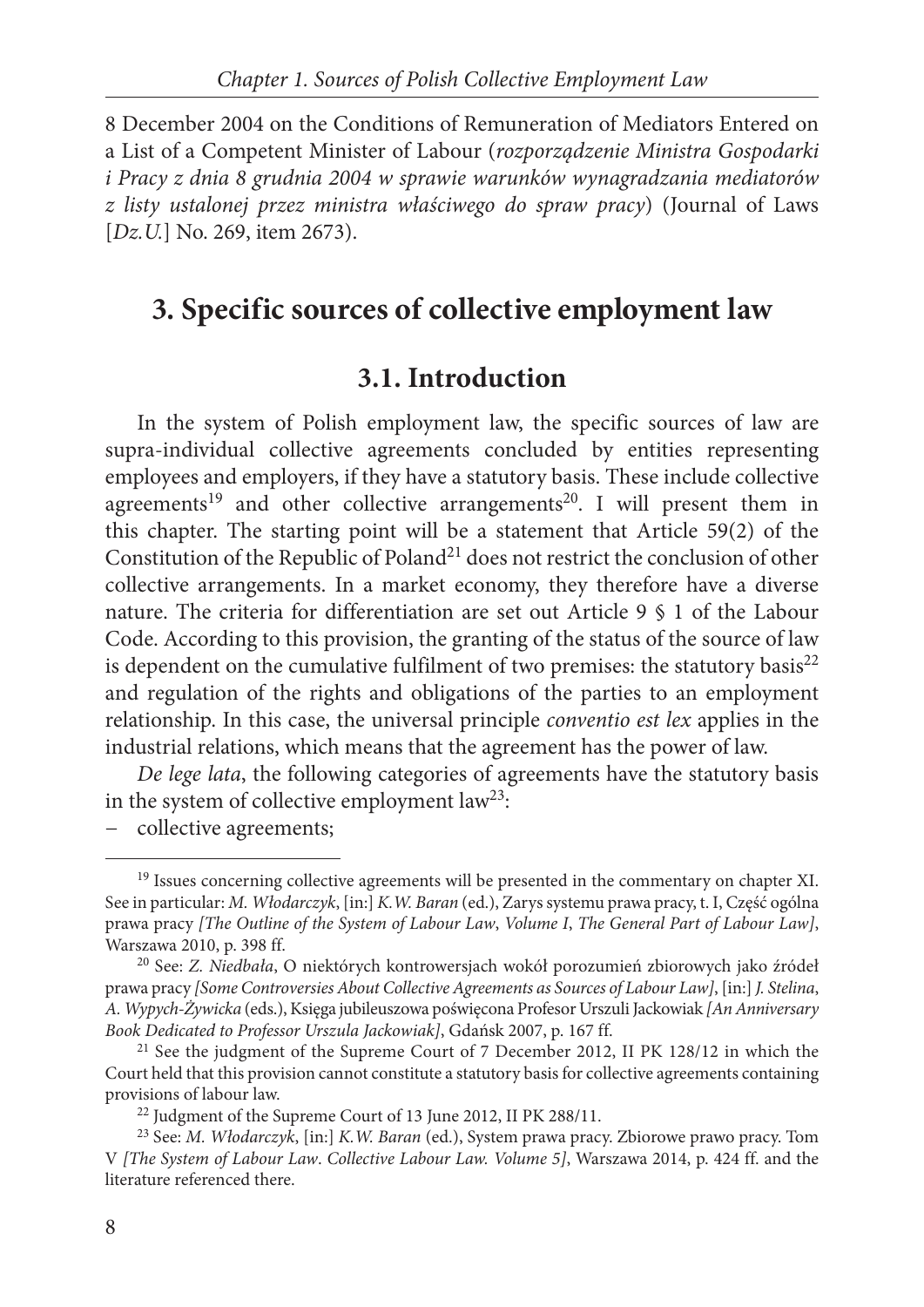- agreement on the application of a collective agreement (Article 241<sup>10</sup> of the Labour Code);
- agreement to suspend the application of a collective agreement (Article 241<sup>27</sup> § 1 of the Labour Code);
- agreement related to transfer of an undertaking to a new employer (Article  $26<sup>1</sup>(3)$  of the Act on Trade Unions);
- agreement to suspend the provisions of labour law (Article 9<sup>1</sup> of the Labour Code);
- agreement on the application of less favourable employment conditions (Article 231a of the Labour Code);
- agreement on the conditions of telework (Article 67<sup>6</sup> of the Labour Code);
- − conciliation agreement concluded in a collective dispute (Article 9 of the Act on Resolution of Collective Disputes);
- − mediation agreement concluded in a collective dispute (Article 14 of the Act on Resolution of Collective Disputes);
- − arbitration agreement concluded in a collective dispute (Article 16 of the Act on Resolution of Collective Disputes in connection with § 9 of the Regulation on the Procedure Before the Social Arbitration Panels);
- strike or post-strike agreements concluded in a collective dispute (Article 9 or 14 in connection with Article 17 of the Act on Resolution of Collective Disputes $)^{24}$ ;
- − agreement on collective redundancies (Article 3(1) of the Act on Collective Redundancies);
- − anti-crisis agreement<sup>25</sup>;
- − participatory agreements.

The above list is not exhaustive. The employer can create "bases" of the statutory level for further types of agreements. They can be both based on Labour Code and non-Labour Code. This part of the study will present those of the "other<sup>26</sup> collective arrangements"<sup>27</sup> which are not based on the Labour Code.

<sup>&</sup>lt;sup>24</sup> See the judgments of the Supreme Court of Poland of 8 July 2014, I PK 312/13, argument 3; of 12 August 2014, I PK 14/14.

<sup>25</sup> See: *J. Szmit*, Porozumienia zawierane w trybie ustawy z dnia 1 lipca 2009 r. o łagodzeniu skutków kryzysu ekonomicznego dla pracowników i przedsiębiorstw *[Agreements Concluded under the Act of 1 July 2009 on Mitigating the Effects of the Economic Crisis on Employees and Enterprises]*, [in:] *A. Świątkowski* (ed.), Studia z zakresu prawa pracy i polityki społecznej, Kraków 2010, p. 107 ff.

<sup>26</sup> Article 18 of the Labour Code applies to all collective agreements. See: *L. Florek*, Porozumienia zbiorowe a umowa o pracę *[Collective Agreements and a Contract of Employment]*, [in:] *Z. Niedbała* (ed.), Księga pamiątkowa w piątą rocznicę śmierci Profesora Andrzeja Kijowskiego *[Memorial Book on the Fifth Anniversary of Death of Professor Andrzej Kijowski]*, Warszawa 2010, p. 44.

<sup>&</sup>lt;sup>27</sup> See: *M. Włodarczyk*, "Swoiste" źródła prawa pracy – kilka refleksji na temat ich genezy i funkcji *["Specific" Sources of Labour Law – AFew Reflections on Their Origins and Functions]*,[in:] *Z. Góral* (ed.),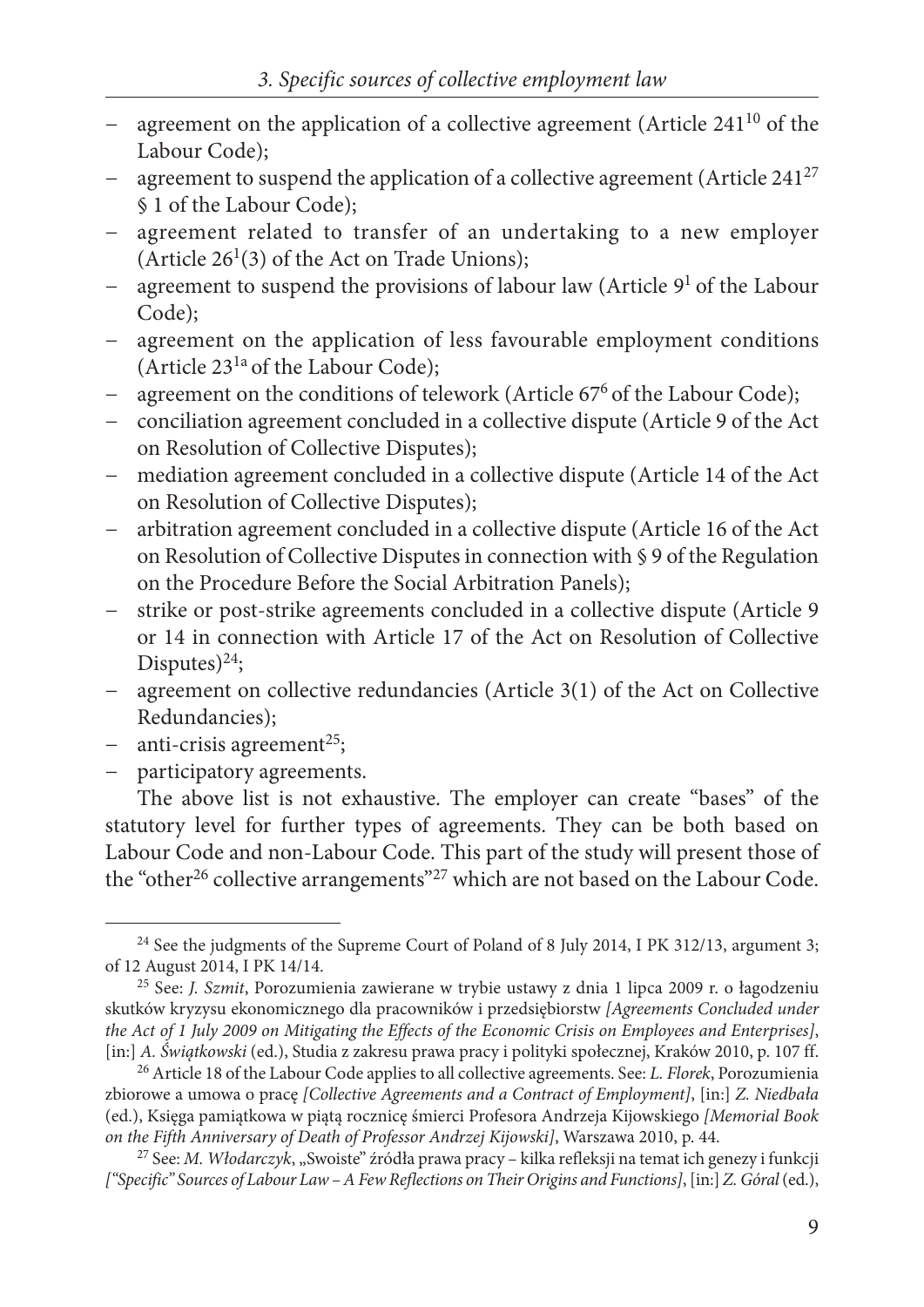The status of sources of employment law within the meaning of Article 9 § 1 of the Labour Code is granted also to agreements/arrangements concluded during a collective labour dispute between trade unions and employers or employers' organisations. Under the applicable laws, there is no doubt that conciliation and mediation agreements have direct statutory basis required by the commented provision<sup>28</sup>.

On the other hand, more serious doubts arise with regard to the statutory basis of the agreement (the so-called arbitration agreement) concluded in the course of the arbitration procedure. Although  $\S$  9 of a Regulation of the Council of Ministers of 16 August 1991 on the Rules of Procedure Before the Social Arbitration Panels (*rozporządzenie Rady Ministrów z dnia 16 sierpnia 1991 w sprawie trybu postępowania przed kolegiami arbitrażu społecznego*29) allows explicitly the conclusion of an agreement by the parties to a collective dispute, but only under a lower-ranking legal act. In my opinion, the arbitration agreement has statutory basis required by the Code. This interpretation is supported by systemic arguments. It should be kept in mind that in light of the provisions of Article 92(1) of the Constitution of the Republic of Poland, the issuance of a lower-ranking normative act (regulation) is always aimed at ensuring the implementation of a higher-ranking act by specifying the provisions of the latter. It is worth noting that the regulation is obligatory, in the sense that Article 16(7) of the Act on the Resolution of Collective Disputes does not leave the Council of Ministers the freedom to enact it. Therefore, it seems legitimate to argue that the arbitration agreement has the statutory basis required by Article 9 § 1 of the Labour Code, although it is indirect. Such interpretation is justified by teleological considerations and the need to guarantee legal certainty in industrial relations.

Interpretation problems arise also in the case of so-called strike or poststrike agreements. They are concluded either during the strike or they end the strike or other industrial action. The Act does not provide for a separate legal basis for them in the provisions governing the strike. However, it is not necessary to recognise them as sources of labour law. One should bear in mind that such agreements are always concluded within the statutory arbitration procedures, either in direct negotiations or before a mediator. The irenic methods are used in parallel during the strike or protest. They are universal in

Z zagadnień współczesnego prawa pracy. Księga jubileuszowa Profesora Henryka Lewandowskiego *[The Issues of Contemporary Labour Law. The Anniversary Book of Professor Henryk Lewandowski]*, Warszawa 2009, p. 110 ff.

<sup>28</sup> See: *Ł. Pisarczyk*, [in:] *K.W. Baran* (ed.), System prawa pracy. Zbiorowe prawo pracy… *[The System of Labour Law. Collective Labour Law…]*, p. 640 ff. and the literature referenced there.

<sup>29</sup> Journal of Laws *[Dz.U.]* No. 73, item 324.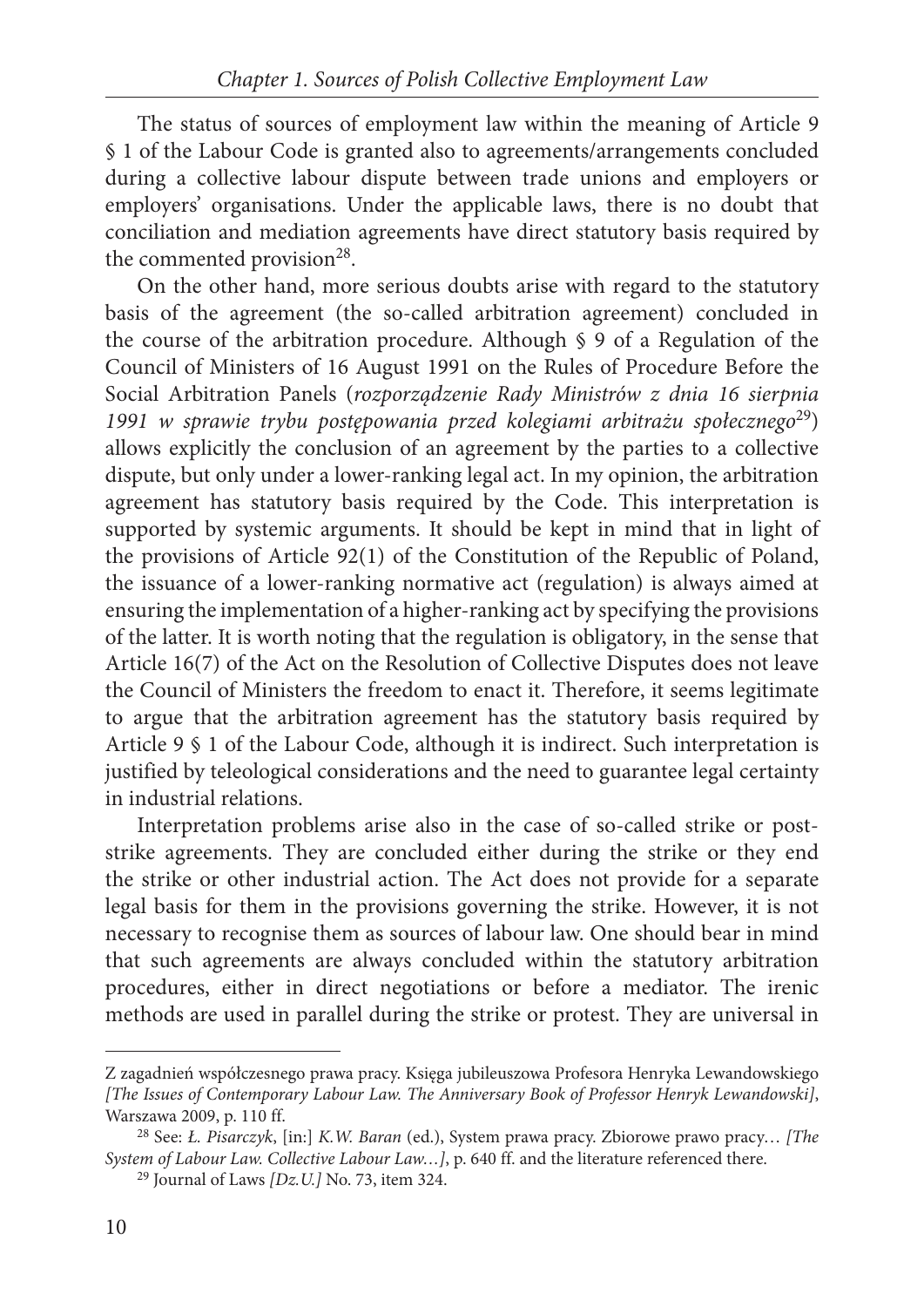the sense that they can be applied at all stages of a collective dispute. According to the circumstances in a particular dispute, it will be a conciliation agreement or a mediation agreement. Therefore, it is justified to argue that strike or poststrike agreements have the statutory basis required under Article 9 § 1 of the Labour Code. This view has also been approved in the case law of the Supreme Court<sup>30</sup>, which gives such agreements the quality of sources of labour law within the meaning of Article 9 of the Labour Code.

There are no normative obstacles for them to regulate the factors determining the terms and conditions of an employment relationship. However, in the practice of Polish industrial relations, they mainly concern broadly understood wages and other monetary benefits, because the etiology of the majority of collective disputes in the free market conditions has an economic and social basis. They are therefore sources of labour law within the meaning of Article 9 § 1 of the Labour Code, because their provisions directly concern the individualised rights and obligations of the parties to an employment relationship.

At this point, it is worth emphasising that in the practice of collective disputes there are also such collective arrangements which in part relate to the rights and duties of employees, and in part to the parties in the collective dispute (e.g. trade unions). Because of the dualistic legal nature of such agreements, it should be assumed that their individual provisions must be classified in accordance with their substantive content. Therefore, for the employee some of their provisions may be claimable, while others not. The discussed collective agreements, in particular those ending the strike or other industrial action, very often include a clause of no criminal record of trade unionists organising or leading the course of this dispute. Depending on its wording, it may even be claimable. However, in no circumstances can it constitute immunity for persons who violate basic employee duties during a collective dispute.

The sources of collective employment law are also other collective  $arrangements<sup>31</sup> concluded by the employer with a non-union representation$ of employees, if they cumulatively meet both criteria laid down in Article 9 § 1 of the Labour Code. This kind of interpretation is justified by the *lege non* 

<sup>&</sup>lt;sup>30</sup> See the judgments of the Supreme Court of Poland of: 8 July 2014, I PK 312/13, argument 3; 12 August 2014, I PK 14/14.

<sup>31</sup> See: *B. Wagner*, Porozumienia zawierane na gruncie ustawy o informowaniu pracowników i prowadzeniu z nimi konsultacji *[Agreements Concluded under the Act on Information and Consultation of Employees]*, [in:] *A. Sobczyk* (ed.), Informowanie i konsultacja pracowników w polskim prawie pracy *[Information and Consultation of Employees in the Polish Labour Law]*, Kraków 2008, p. 114 ff.; *L. Florek*, Porozumienia zbiorowe dotyczące informacji i konsultacji pracowniczej *[Collective Agreements Concerning Information and Consultation of Employees]*, [in:] *Z. Góral* (ed.), Z zagadnień współczesnego… *[The Issues…]*, p. 70 ff.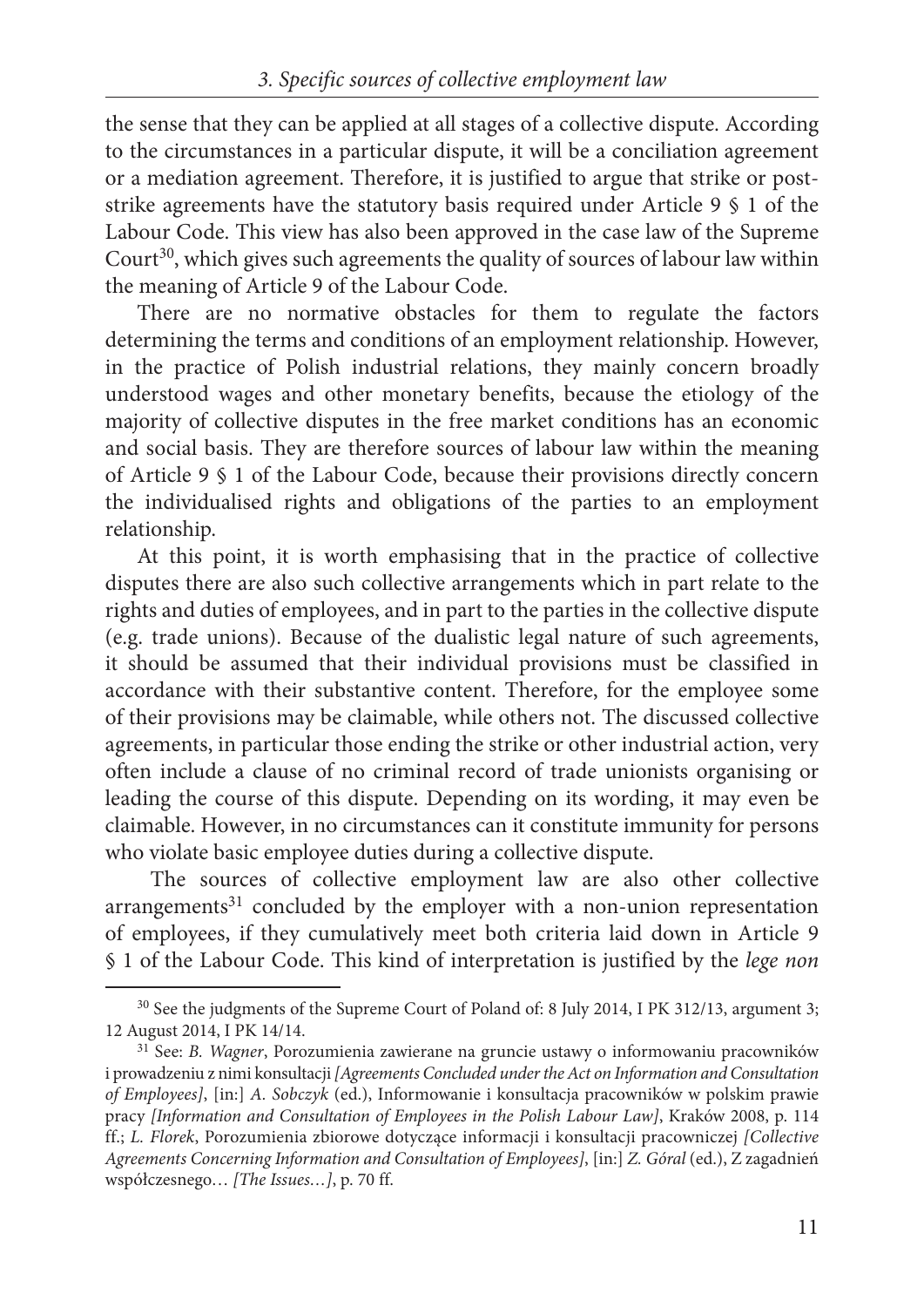*distinguente* argument, because the commented provision does not differentiate the entities on the employees' side. So there are no legal obstacles to it being a works council or other representation of the staff. An example of the type of the agreement discussed here can be a collective agreement concluded under Article 14(2)(5) of the Act of 7 April 2006 on Information and Consultation of Employees<sup>32</sup>, of course to the extent to which it defines the rights and obligations of the parties to the employment relationship. Its provisions are usually claimable and may be enforced in court proceedings.

Following the general reflections on other collective arrangements based on the Act, it should be stated that within the freedom to conclude collective agreements, they can govern the following:

- 1) only the rights and obligations of the parties to the agreement, i.e. trade unions and employer(s);
- 2) both the rights and obligations of the parties to the agreement, as well as the rights and obligations of the parties to the employment relationship, i.e. the employee and employer;
- 3) only the provisions regarding the rights and obligations of the parties to the employment relationship.

The category of agreements indicated in paragraph 1 does not directly affect the terms and conditions of employment of employees, therefore in light of Article 9 § 1 of the Labour Code such agreements cannot be considered provisions of labour law33. The two remaining categories can be considered to have such an attribute in the parts in which they determine the status of the parties to the employment relationship. In practice, this means that they are claimable, which opens the way to their effective enforcement, both by the employee and the employer.

In practice, many difficulties arise on interpretation of collective agreements. Against the background of Article 300 of the Labour Code, certain doubts arise as to whether the application of provisions of the Civil Code is admissible in this matter. Based on *a completudine* argumentation, I support this interpretation option. The judicature is also going in this direction. An example is a judgment of the Supreme Court of Poland of 21 March 2014 (II PK 119/13) in which the Court allowed for the auxiliary application of Article 65 of the Civil Code to the interpretation of normative acts such as collective labour law agreements.

The status of sources of labour law within the meaning of Article 9 § 1 of the Labour Code is not granted to collective agreements concluded without

<sup>32</sup> Journal of Laws *[Dz.U.]* No. 79, item 550, as amended.

<sup>&</sup>lt;sup>33</sup> Where the rights and obligations of the parties have been sufficiently precisely defined, the provisions of such an agreement may be claimable.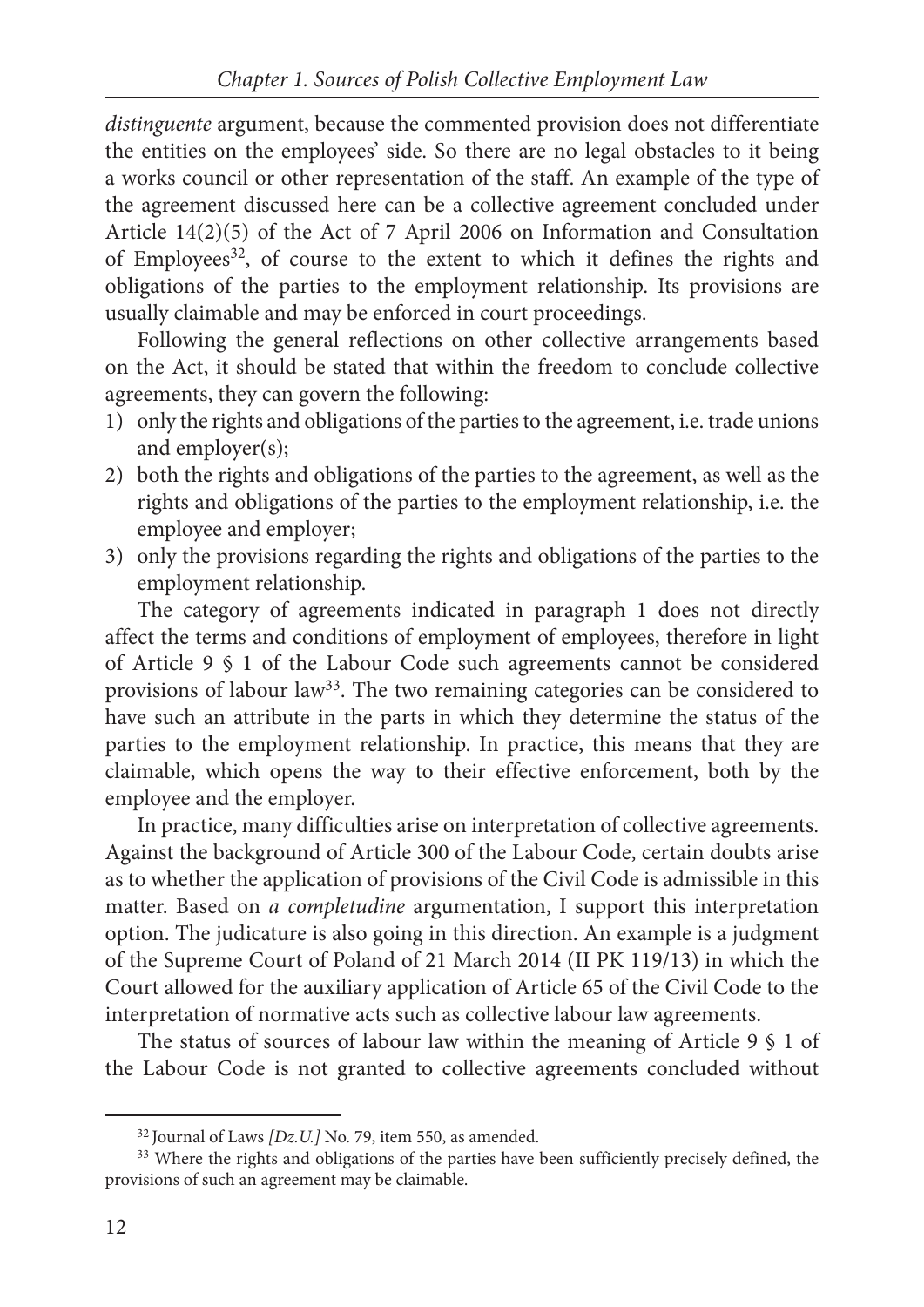statutory basis<sup>34</sup>. This applies also to social agreements<sup>35</sup> to which public authorities and employees' and/or employers' organisations are parties<sup>36</sup>, if they do not directly affect the terms and conditions of employment of specific employees. As a result, they are not claimable, so they cannot be effectively pursued before a labour court.

All other collective agreements discussed here briefly will be presented later in this book.

### **3.2. Collective agreements**

#### *3.2.1. Legal nature of collective agreements*

The origins of the collective agreements can be found in the nineteenth century tariff and price contracts (*umowy taryfowo-cennikowe*) concluded between the factory owners and newly established trade unions. Under the liberal economy of the countries entering the industrial era, they were an instrument for mitigation of sharp contrasts between labour and capital. In theory, the legal nature of collective agreements is disputable<sup>37</sup>. In the labour law doctrine<sup>38</sup>, there are two different theories on the issue in question. According to a contract theory (*teoria umowy*), collective agreements are classified as obligation acts. Supporters of this theory point out the contractual nature of the collective agreements where the trade unions representing employees and the employers create, under bilateral declaration of will, their mutual rights and obligations. On the other hand, according to the law theory (*teoria ustawy*), the collective agreements are classified as normative acts governing the rights and obligations of employees and employers. Supporters of the latter theory

<sup>34</sup> See: *W. Uziak*, Specyficzne źródła prawa pracy. Uwagi do dyskusji *[Specific Sources of Labour Law. Remarks for Discussion]*, GSP 2000, vol. VI, pp. 32–33; *K.W. Baran*, Zbiorowe prawo pracy *[Collective Labour Law]*, Kraków 2002, pp. 101–103. See also a controversial view expressed in the judgment of the Supreme Court of 6 February 2006, III PK 114/05, OSNP 2007, No. 1–2, item 2.

<sup>35</sup> See a ruling of the Supreme Court of 21 October 2008, III KAS 2/08, OSNP 2009, Nos 7–8, item 111.

<sup>36</sup> *M. Seweryński*, Porozumienia generalne *[General Agreements]*, [in:] *Z. Góral* (ed.), Z zagadnień… *[The Issues…]*, p. 81 ff.

<sup>37</sup> See: *G. Goździewicz*, Refleksje na temat charakteru prawnego układu zbiorowego *[Reflections on the Legal Nature of a Collective Agreement]*, [in:] *M. Seweryński*, *J. Stelina* (eds.), Księga pamiątkowa poświęcona Prezydentowi Rzeczypospolitej Polskiej Profesorowi Lechowi Kaczyńskiemu *[A Memorial Book Dedicated to the President of the Republic of Poland*, *Professor Lech Kaczyński]*, Gdańsk 2012, p. 115 ff.

<sup>38</sup> See: *L. Florek*, Umowny charakter układu zbiorowego pracy *[Contractual Nature of a Collective Agreement]*, PiP 1997, No. 7, p. 15 ff.; *J. Stelina*, Normatywny charakter układów zbiorowych pracy *[Normative Nature of Collective Agreements]*, GSP, vol. VII, pp. 510–512.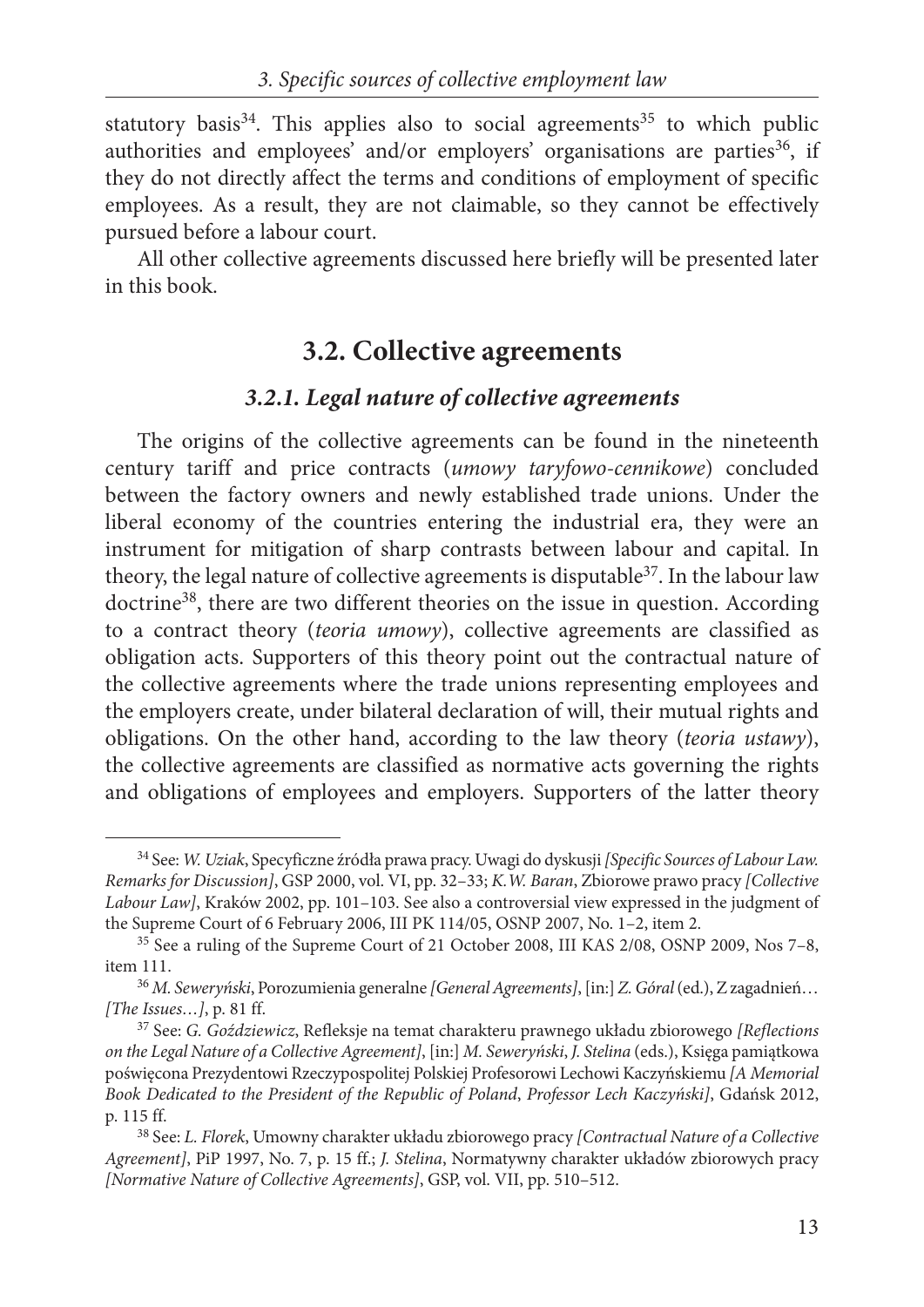emphasise that the binding force of collective agreements is derived from the law which sanctions the norms established under the agreement of the social partners. More specifically, their normative character is based primarily on the personal scope and the influence on the individual employment relationships. The mechanism of application of statutory provisions and provisions of a collective agreement in relation to contracts of employment is identical.

According to a compromise approach, collective agreements are considered heterogeneous acts of partially normative and partially obligating character. Therefore, they are defined as normative agreements concluded by trade unions with employers or employers' organisations and concerning the wage and working conditions in a broad sense.

#### *3.2.2. Personal scope of collective agreements*

According to Article 239 of the Labour Code, a collective agreement<sup>39</sup> is concluded for all employees employed by the employers covered by the provisions of such agreement, unless the parties agree otherwise<sup>40</sup>. Therefore, it may not include a differentiation clause according to which the provisions of the collective agreement shall apply only to members of a trade union which is a party to the agreement and only the latter shall be its beneficiaries, meaning persons employed under more favourable conditions than other employees. *De lege lata*, it does not, however, mean the prohibition to restrict the personal scope of the provisions of a collective agreement, since there are no normative obstacles to exclusion, in whole or in part, of provisions of the collective agreement based on a type of work or the function performed.

Article 239 of the Labour Code refers to all categories of employees, regardless of the nature of the act establishing the employment relationship. Therefore, the provisions of a collective agreement may apply not only to persons employed under a contract of employment but also those performing work under nomination, appointment or even election. The above general directive based on the provisions of Article 239 § 3 of the Labour Code does not apply to certain categories of persons employed in the public administration in a broad sense. Within the limits specified by Article 239 § 2 of the Labour Code, a collective agreement may apply also to persons performing work on

<sup>39</sup> See: *M. Seweryński*, Układy zbiorowe pracy w okresie demokratycznej przebudowy państwa i gospodarki *[Collective Agreements in the Period of Democratic Reconstruction of the State and the Economy*], PiP 1992, No. 12, p. 18 ff.; *J. Wratny*, Problem funkcji promocyjnej układów zbiorowych w świetle zmian prawa pracy, *[Promotional Function of Collective Agreements in the Light of Changes in Labour Law]*, PiZS 1998, No. 2, p. 25 ff.

<sup>40</sup> See: *I. Sierocka*, Zakres podmiotowy i treść układu zbiorowego pracy *[The Personal Scope and the Contents of a Collective Agreement]*, Białystok 2000, *passim*.